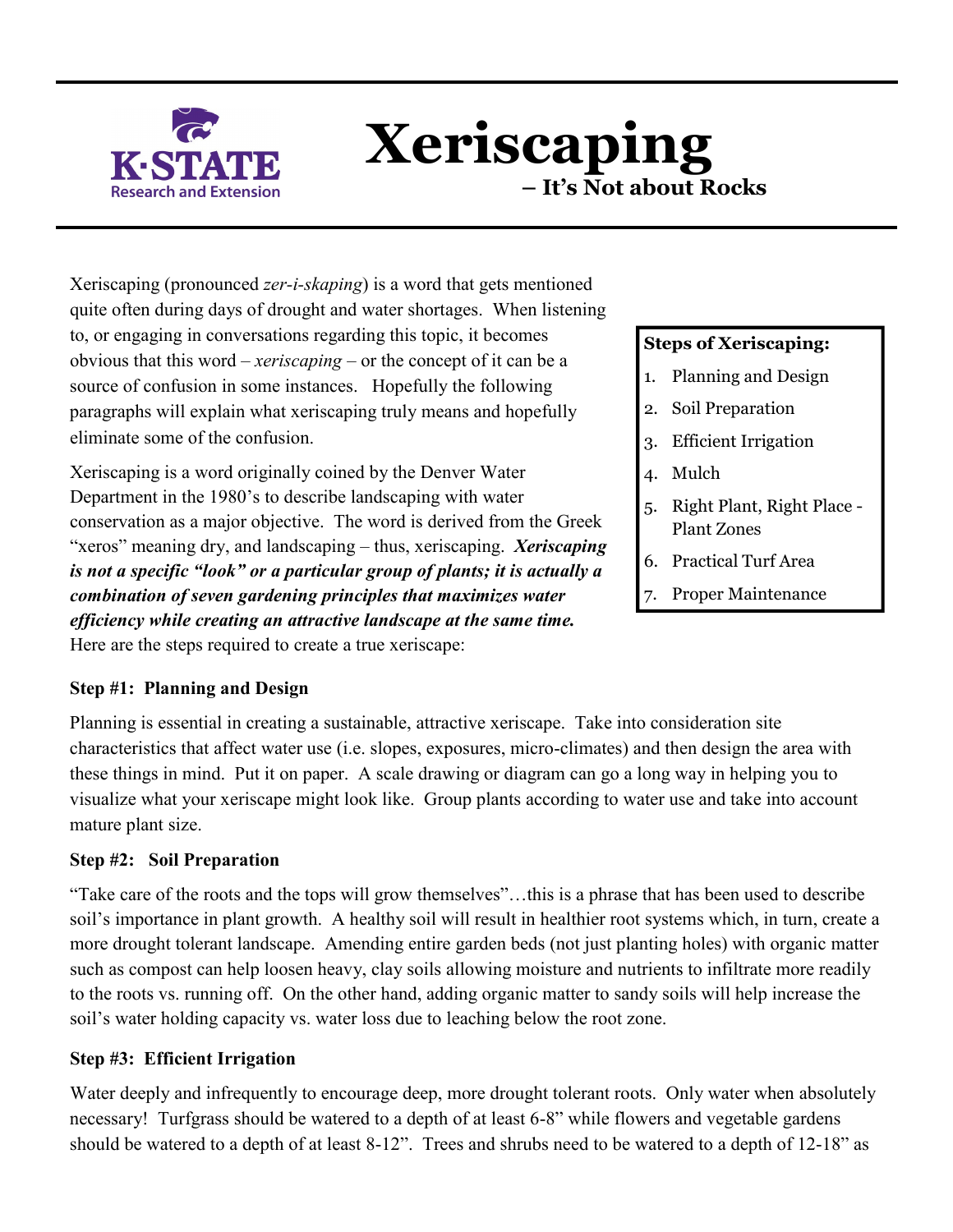that is where the bulk of their roots are located. Watering much deeper than these depths is a waste of water. Check watering depth by using a probe of some sort (i.e. long screwdriver, piece of rebar, strong wire, etc.). When the probe hits resistance you have likely hit dry soil and this is the depth to which the moisture has reached.

Drip or sub-surface irrigation is the most efficient method as it places the water exactly where you need it. If watering with sprinkler systems or by hand, irrigate early in the morning to take advantage of lower wind speeds (hopefully), less evaporation, and higher humidity levels. Watering at this time of day also allows plant leaves to dry off quickly, lessening the threat of potential disease problems.

## **Step #4: Mulch**

The need for supplemental irrigation is reduced when organic mulches are properly applied around plants. Examples of organic mulches include wood chips, cedar mulch, straw, leaves, cottonseed hulls, etc. These types of mulches decrease soil temperatures in the heat of summer while limiting evaporation from the soil surface. Organic mulch also discourages weed growth and breaks down over time helping to improve the condition of the soil (See Step #2). Generally, a 2-4" layer of organic mulch is ideal in most situations.

Inorganic mulches such as gravel are generally not recommended for use around plants as they can create a hotter, harsher environment for plant roots. Organic mulches are preferred for use around plants in most situations.

### **Step #5: Right Plant, Right Place – Plant zones**

An extremely important step of xeriscaping is to plant the right plant in the right place. Plants vary in the amount of moisture they require so it is critical to know what those requirements are. Additionally, different areas of the yard may receive different amounts of moisture, sunlight, and wind. Take this into consideration when choosing plants for the xeriscape. Group or zone plants with similar water requirements together. For example, group a crabapple tree with shrub roses in a planting bed vs. planting the trees and shrubs sporadically throughout a turfgrass area. Since trees and shrubs need to be watered differently than turf, planting them in separate zones will allow for more efficient watering and healthier plants.

Select low water use or drought tolerant plants if possible. Remember all plants require additional moisture to get established. Drought tolerant does not mean "plant it and forget it".

#### **Step #6: Practical Turf Areas**

Cool-season turfgrass such as Fescue or Kentucky Bluegrass typically require the most water and maintenance in the landscape. Limit cool-season turf areas. Consider using mulches, groundcovers, ornamental or native grasses, shrub beds, decks or patios instead. Avoid odd shaped or narrow strips of turfgrass as these can be difficult to irrigate and may result in wasted water.

If you have full sun, consider planting warm-season turfgrasses such as Buffalo and Bermudagrass. These warm-season grasses are well suited to many areas of the state, and, once established, will require very little supplemental irrigation (if any) in comparison to the cool-season grasses.

Keep areas designated to turfgrass practical for your use. Do you really need that vast expanse of green grass in the front yard?